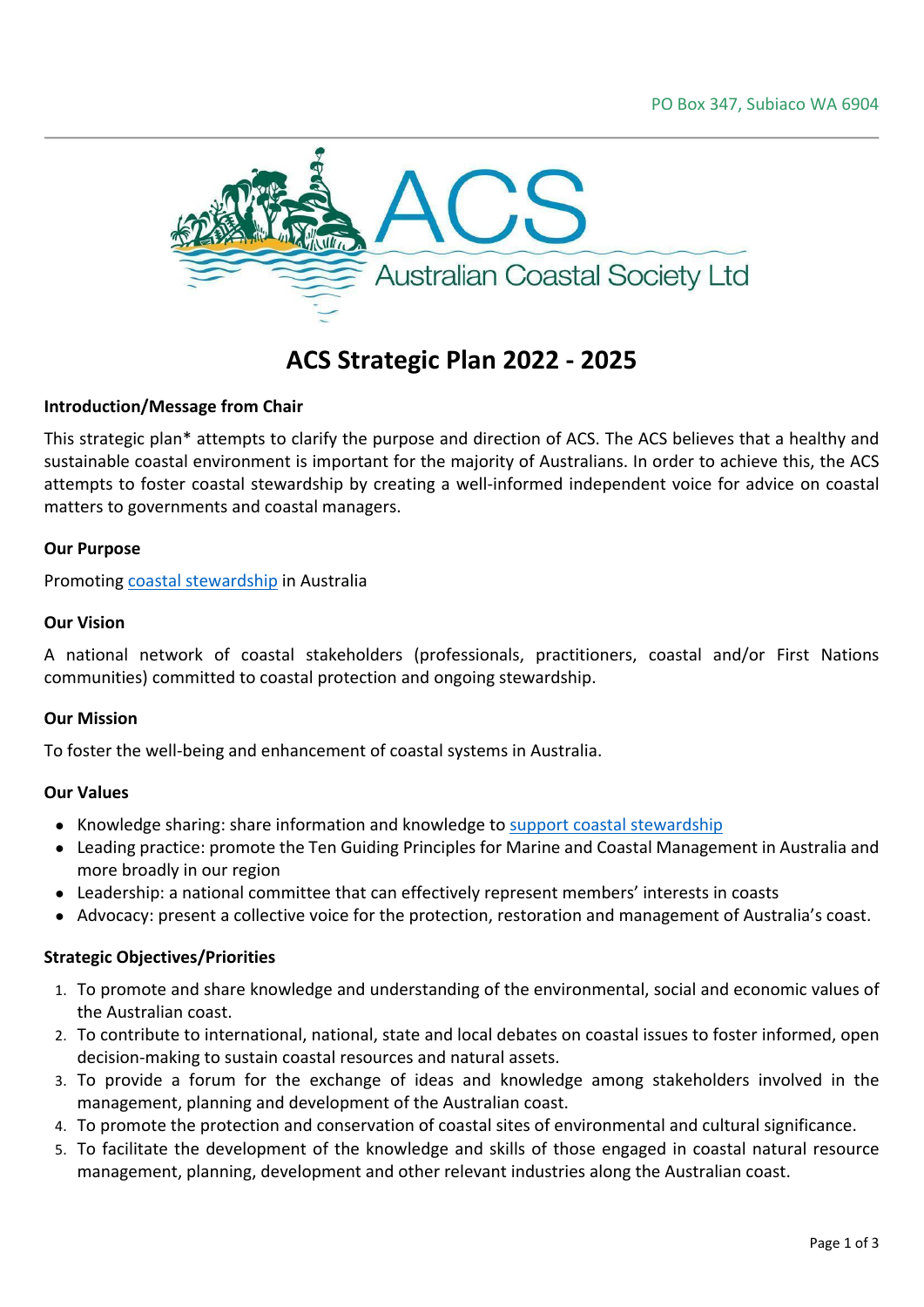# **Implementation**

| <b>Objective</b>                                    | What we will do                                   |
|-----------------------------------------------------|---------------------------------------------------|
| 1. Promote and share knowledge and                  | Use social media, the ACS Website, ACS blogs,     |
| understanding of the environmental, social and      | podcasts and webinars to keep members             |
| economic values of the Australian coast within      | informed of key coastal issues                    |
| Australia and the Oceania region                    |                                                   |
| 2. Contribute to international, national, state and | Contribute to debate on coastal issues through    |
| local debates on coastal issues to foster informed  | global, national and local conferences: encourage |
| and open decision-making to sustain coastal         | academic publications by members and promote      |
| resources and assets                                | opinion pieces in mainstream press                |
| 3. Provide a forum for the exchange of ideas and    | Host a national coastal conference once every     |
| knowledge among stakeholders involved in the        | two years and encourage State Chapter             |
| management, planning and development of the         | conferences/meetings/forums as appropriate        |
| Australian coast                                    |                                                   |
| 4. Promote the protection and conservation of       | Contribute to the public debate on significant    |
| coastal sites of environmental and cultural         | coastal sites at the national and state level     |
| significance                                        | through comments and submissions                  |
| 5. Facilitate the development of the knowledge      | Support initiatives that contribute to knowledge  |
| and skills of those engaged in coastal natural      | and skill development (training programs), and    |
| resource management, planning, development          | develop partnerships with kindred organisations   |
| and other relevant industries along the Australian  |                                                   |
| coast                                               |                                                   |

## **Priorities for 2022 (immediate)**

- Strengthen organisational capability for sharing leading knowledge and practice more widely across coastal Australia and our wide region.
- Increase social media presence to recruit members, improve their experience and participation in ACS.
- Prepare a statement for the upcoming federal election on the need for a National Coastal Policy and Council.
- Support the implementation of the recommendation of the Future Earth strategy.

## **Desired outcomes for 2023- 2025 (medium-term)**

- National coastal policy and state coastal protection measures implemented.
- Education in coastal planning and management is adequately supported and accessible.
- Recognised as a credible and authoritative organisation for coastal communities to seek informed advice.